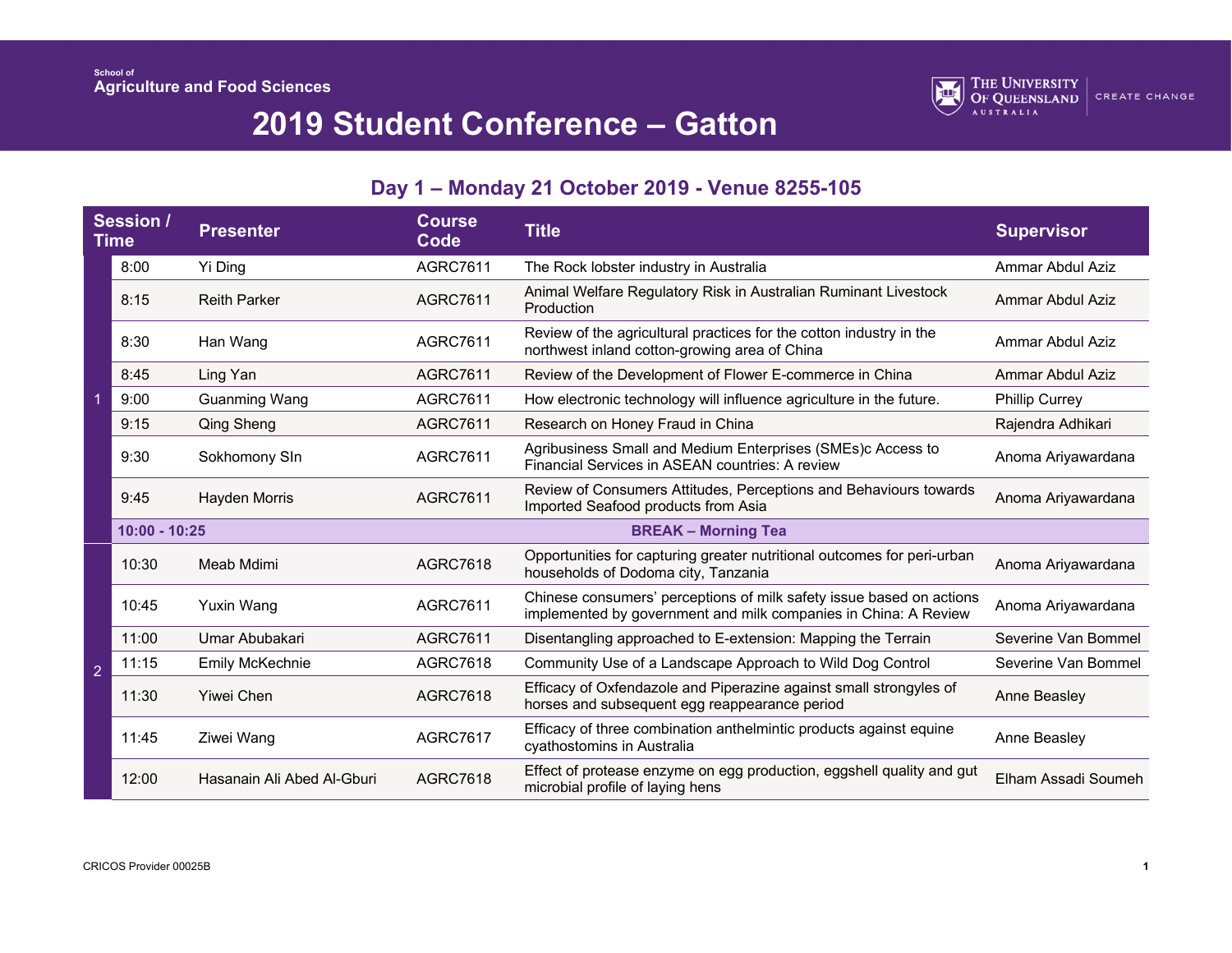

### **Day 1 – Monday 21 October 2019 - Venue 8255-105**

|   | Session /<br><b>Time</b> | <b>Presenter</b>    | <b>Course</b><br>Code | <b>Title</b>                                                                                                                                                              | <b>Supervisor</b>   |
|---|--------------------------|---------------------|-----------------------|---------------------------------------------------------------------------------------------------------------------------------------------------------------------------|---------------------|
|   | $12:15 - 12:55$          |                     |                       | <b>BREAK - Lunch</b>                                                                                                                                                      |                     |
|   | 13:00                    | SiYuan Zhang        | AGRC7617              | The effectiveness of probiotics Fermented Herb Extract (FHE) on<br>both forage and grain feedlot diets (Multikraft) and forages (Brome<br>grass) by in vitro fermentation | Sarah Meale         |
|   | 13:15                    | <b>Bwalya Nkole</b> | AGRC7618              | The Growth Performance, Organ Development and Gut Morphology<br>of Broiler Chickens under Thermoneutral and Heat Stress Conditions                                        | Elham Assadi Soumeh |
|   | 13:30                    | Yunjia Yang         | <b>AGRC7617</b>       | Targeted and Non-targeted Metabolomics in Broiler Chicken Plasma<br>Under Thermoneutral and Heat Challenge Conditions                                                     | Elham Assadi Soumeh |
| 3 | 13:45                    | Kai Li              | <b>AGRC7618</b>       | Links between heat stress and health status of cows                                                                                                                       | John Gaughan        |
|   | 14:00                    | Hao Xiang           | <b>AGRC7618</b>       | Validation of the Dairy Heat Load Index                                                                                                                                   | John Gaughan        |
|   | 14:15                    | Raagini Kanjithanda | <b>AGRC7618</b>       | The ecology and control of Black Rat (Rattus rattus) populations at<br>the Port of Brisbane, Australia                                                                    | Luke Leung          |
|   | 14:30                    | Nan Jin             | <b>AGRC7618</b>       | Surveying morphometric characteristics and the disease status of<br>wild dogs in south-east Queensland                                                                    | Peter Murray        |
|   | 14:45 - 15:10            |                     |                       | <b>BREAK - Afternoon Tea</b>                                                                                                                                              |                     |
|   | 15:15                    | Shruti Shrotri      | <b>AGRC7617</b>       | Oestrous cycle of the captive southern hairy nosed wombats as<br>assessed by urinary steroid metabolites                                                                  | Steve Johnston      |
| 4 | 15:30                    | Jiaheng Li          | <b>AGRC7617</b>       | Organic acids and probiotics as substitutes for antibiotic growth<br>promoters in broilers                                                                                | Wayne Bryden        |
|   | 15:45                    | Han Dang            | <b>AGRC7617</b>       | The effects of dietary lauric acid on growth performance of broiler<br>chickens                                                                                           | Xiuhua Li           |
|   | 16:00                    | Yunyi Liang         | <b>AGRC7617</b>       | Probiotics and organic acid as alternatives to antibiotic growth<br>promoter in broiler diets                                                                             | Xiuhua Li           |
|   | 16:15                    | Oluwafemi Oshodi    | <b>AGRC7618</b>       | Making safe silage from cassava leaves                                                                                                                                    | Karen Harper        |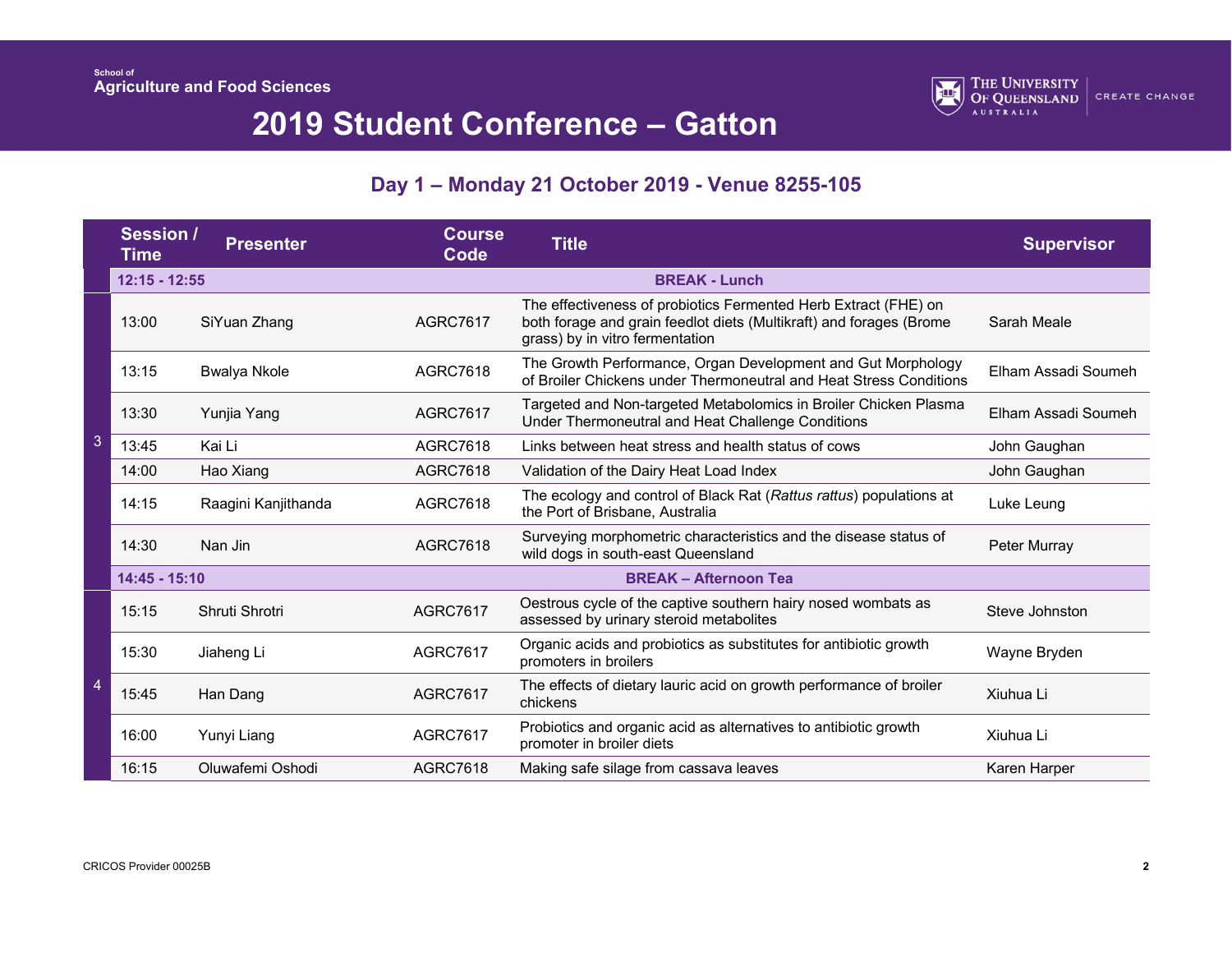

### **Day 2 – Tuesday 22 October 2019 - Venue 8178-103**

| <b>Session</b><br><b>Time</b> | <b>Presenter</b>      | <b>Course</b><br>Code | <b>Title</b>                                                                                                                                                       | <b>Supervisor</b>    |
|-------------------------------|-----------------------|-----------------------|--------------------------------------------------------------------------------------------------------------------------------------------------------------------|----------------------|
| 9:00                          | Cheuk Him Nicholas Ng | <b>AGRC4614</b>       | Phylogenetic analysis of Australian psyllids in preparation for<br>potential incursions of Candidatus Liberibacter                                                 | <b>Anthony Young</b> |
| 9:15                          | Isabelle Johansen     | <b>AGRC4614</b>       | Biomass partitioning and growth parameters of genetically modified<br>sorghum with higher protein and larger grain                                                 | Ian Godwin           |
| 9:30                          | Dawson Henricks       | AGRC4614              | Determining the potential use of Molybdenum (Mo) as a tracer to<br>quantify fertiliser Phosphorus (P) recovery from the soil                                       | Mike Bell            |
| 9:45                          | Belinda Weber         | <b>AGRC4614</b>       | The potential for infra-red thermography to indicate feed efficiency in<br>young bulls                                                                             | Karen Harper         |
| 10:00                         | Madeliene Facy        | AGRC4614              | Quantifying heterosis using genomics in popplewell composite beef<br>cattle                                                                                        | <b>Mark Dieters</b>  |
| 10:15                         | Melody Thomson        | AGRC4614              | Hidden Gems: are ground pearls causing Pasture Dieback                                                                                                             | <b>Anthony Young</b> |
| 10:30                         | Sophie Dansie         | <b>AGRC4614</b>       | The Response of Garlic (Allium Sativum L.) seed-bulbs to Pre-<br>planting Cold Temperature Storage                                                                 | Robyn Cave           |
| $10:45 - 11:10$               |                       |                       | <b>BREAK - Morning Tea</b>                                                                                                                                         |                      |
| 11:15                         | Jane Dunn             | <b>AGRC4614</b>       | A comparative study of the growth and nutritional value of original<br>and newer cultivars of Rhodes grass (Chloris gayana)                                        | Shane Campbell       |
| 11:30                         | Shaun Hudson          | <b>AGRC4614</b>       | Investigating the influence of temperature and pH on the release of<br>hydrogen cyanide from Cassava tissues                                                       | Shane Campbell       |
| 11:45                         | Justin Macor          | <b>AGRC4614</b>       | Long-term changes in native pasture composition in North<br>Queensland under different grazing management strategies                                               | Shane Campbell       |
| 12:00                         | Peta Stockwell        | AGRC4614              | Phosphorus metabolism in the muscle of growing weaners.                                                                                                            | Simon Quigley        |
| 12:15                         | Ciara O'Brien         | AGRC4614              | The Effectiveness of Stem-Injected Chemical and Biological<br>Herbicides for the Management of Invasive Woody Weeds on<br>Franklin Vale Creek, Spicers Hidden Vale | Victor Galea         |
| 12:30                         | Amy Bentley           | AGRC6650              | Probiotic supplementation and the amelioration of stress in weanling<br>horses                                                                                     | Anne Beasley         |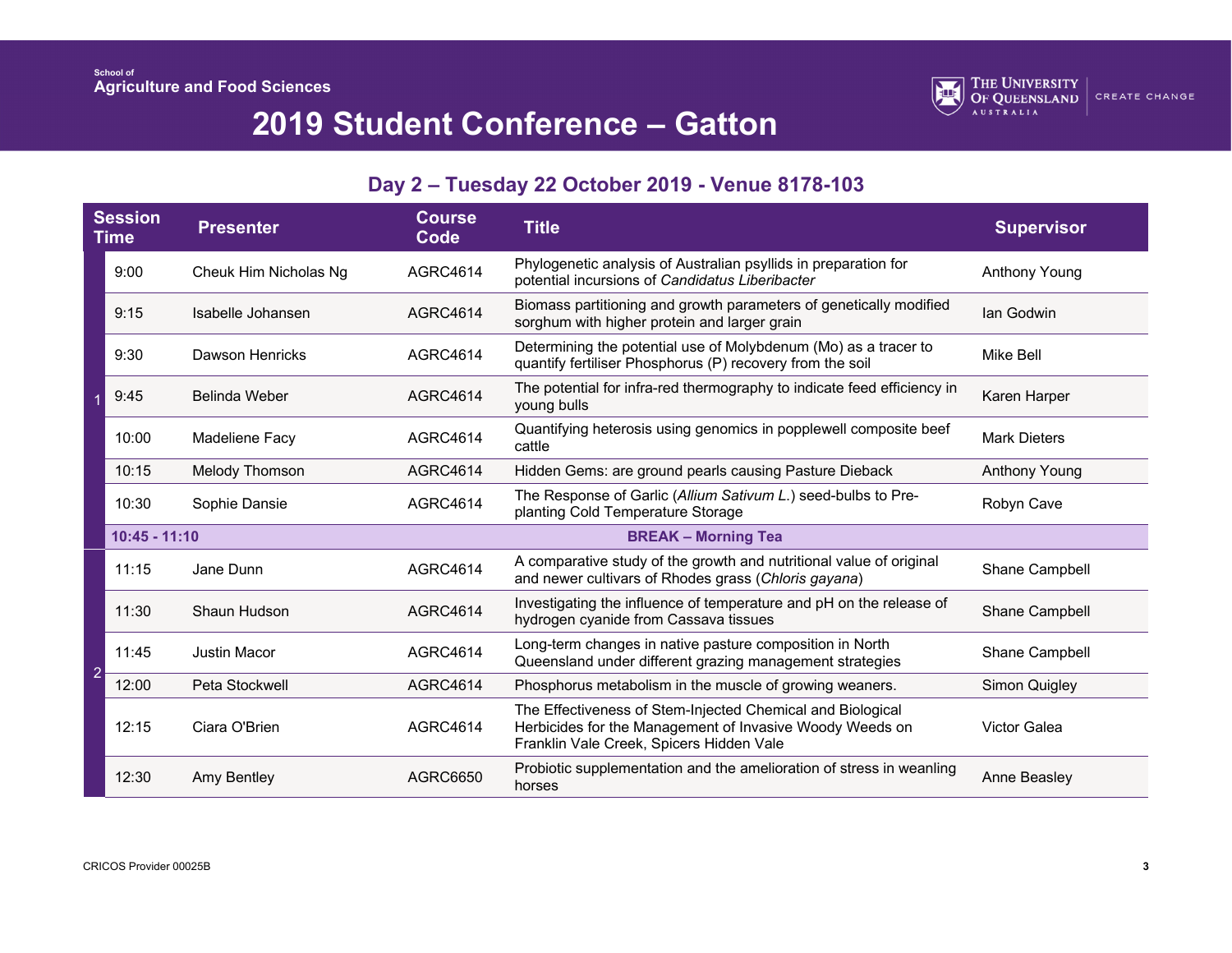

### **Day 2 – Tuesday 22 October 2019 - Venue 8178-103**

|   | <b>Session</b><br>Time | <b>Presenter</b>                   | <b>Course</b><br>Code | <b>Title</b>                                                                                                                                                                | <b>Supervisor</b>       |
|---|------------------------|------------------------------------|-----------------------|-----------------------------------------------------------------------------------------------------------------------------------------------------------------------------|-------------------------|
|   | 12:45                  | <b>Brittany Nurse</b>              | AGRC6650              | The effects of using the lunge and automated horse walker as<br>exercise techniques on the splenius and biceps femoris muscles in<br>the horse.                             | Rebeka Zsoldos          |
|   | $13:00 - 13:40$        |                                    |                       | <b>BREAK - Lunch</b>                                                                                                                                                        |                         |
|   | 13:45                  | Darwin Horyanto                    | <b>AGRC6650</b>       | Impacts of Heat Stress on Growth Performance, Ileal Nutrient<br>Digestibility and Meat Quality on Broiler Chickens Fed Standard vs<br><b>Reduced Crude Protein Diets</b>    | Elham Assadi Soumeh     |
|   | 14:00                  | Jacoba Madigan-Stretton            | <b>AGRC6001</b>       | Super-dosing of multi-enzymes in reduced energy diets of broiler<br>chickens: impacts on growth and gut health                                                              | Elham Assadi Soumeh     |
|   | 14:15                  | <b>Thomas Lally</b>                | AGRC6001              | The relationship between BioCondition, small and medium-sized<br>mammals and other landscape variables                                                                      | Peter Murray            |
| 3 | 14:30                  | Ying-Hsu Liao                      | <b>AGRC7618</b>       | Impact of fallow frequency on soil aggregation and water stability                                                                                                          | Alwyn Williams          |
|   | 14:45                  | Roy Govinden                       | AGRC7618              | Evaluating the effects of crop row spacing and weed control<br>treatments on the management of turnip weed [Rapistrum rugosum<br>(L.) All.] in wheat [Triticum aestivum L.] | Bhagirath Singh Chauhan |
|   | 15:00                  | Munkhjargal Nyamsuren              | <b>AGRC7618</b>       | The effect of stubble management on aggregated distribution and<br>associate wind erodibility                                                                               | <b>Gunnar Kirchhof</b>  |
|   | 15:15                  | Arisede Chisaka                    | <b>AGRC7618</b>       | Identification of new maize single cross testers for CIMMYT Heterotic<br>Group B maize germplasm adapted to Mid-Altitudes                                                   | <b>Mark Dieters</b>     |
|   | $15:30 - 15:55$        |                                    |                       | <b>BREAK - Afternoon Tea</b>                                                                                                                                                |                         |
|   | 16:00                  | Alina Naa Densua Alberto<br>Djanie | <b>AGRC7618</b>       | The effect of heat treatment (hot water & dry heat) and drip-line<br>placements on the yield and quality of garlic (Allium sativum)                                         | Robyn Cave              |
|   | 16:15                  | Yimeng Li                          | <b>AGRC7618</b>       | The effect of air nanobubble in distilled water on the growth of<br>hydroponic lettuce                                                                                      | Robyn Cave              |
|   | 16:30                  | Paawan Sood                        | <b>AGRC7618</b>       | Farmers' perception on pesticide use practices and poisoning in India                                                                                                       | Severine Van Bommel     |
|   | 16:45                  | Liu Shi                            | <b>AGRC7618</b>       | Using pre-treatments to improve seed-based restoration outcomes                                                                                                             | <b>Steve Adkins</b>     |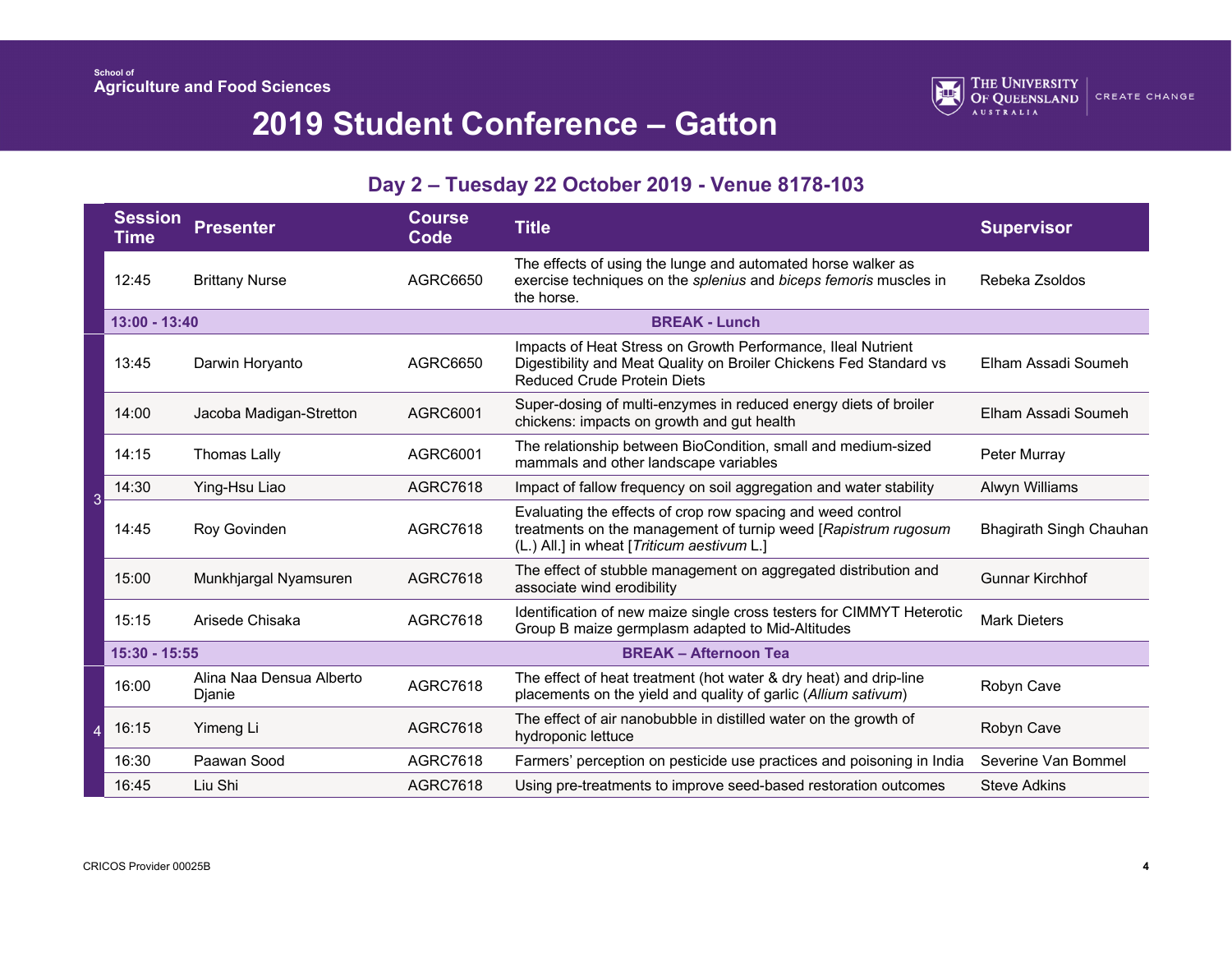

### **Day 3 – Thursday 24 October 2019 - Venue 39A-209**

|   | <b>Session</b><br>and Time | <b>Presenter</b>    | <b>Course</b><br>Code | <b>Title</b>                                                                                                                                           | <b>Supervisor</b>     |
|---|----------------------------|---------------------|-----------------------|--------------------------------------------------------------------------------------------------------------------------------------------------------|-----------------------|
|   | 9:00                       | Shiyi Li            | FOOD4618              | Encapsulated probiotics using a double emulsion and the impinging<br>aerosols method in thickened skim milk and yogurt                                 | <b>Bhesh Bhandari</b> |
|   | 9:15                       | Jia Wen Tey         | FOOD4618              | How does Australian pork taste? A project to improve the flavour of<br>pork for Asia-Pacific consumer.                                                 | Eugeni Roura          |
|   | 9:30                       | Thomas Hay          | FOOD4618              | New product development of bushfood confectionery: Desirability and<br>commercial viability                                                            | Melissa Fitzgerald    |
|   | 9:45                       | Kang Wei Cher       | FOOD4618              | 3D Printing Sea Cucumber                                                                                                                               | Sangeeta Prakash      |
|   | 10:00                      | Joseph Nastasi      | FOOD6001              | The Characterisation of the Bunya Nut and its Functional Properties<br>for New Product Development                                                     | Melissa Fitzgerald    |
|   | 10:15 - 10:40              |                     |                       | <b>BREAK - Morning Tea</b>                                                                                                                             |                       |
|   | 10:45                      | Rafael Jode Nguenha | FOOD7617              | Effect of carotenoids content and 430-nm LED array<br>photosensitization on inactivation of Aspergillus flavus and aflatoxin<br>B1 formation in maize. | Yasmina Sultanbawa    |
|   | 11:00                      | Mengfan Cao         | FOOD7618              | Genome analysis of the cheese fermenting bacterium Lactococcus                                                                                         | <b>Mark Turner</b>    |
|   | 11:15                      | Wen Shi             | FOOD7618              | The effect of c-di-AMP on the stress resistance of Lactococcus lactis                                                                                  | <b>Mark Turner</b>    |
| 2 | 11:30                      | Runzhe Li           | FOOD7618              | Comparing the quality of different rice varieties from the wet season<br>in Queensland grown on research station                                       | Melissa Fitzgerald    |
|   | 11:45                      | Xing Xin            | FOOD7618              | Comparing physical qualities of rice grown in north Queensland                                                                                         | Melissa Fitzgerald    |
|   | 12:00                      | Wei Li              | FOOD7618              | Survival of probiotics in the localised microenvironment of 3D printed<br>food                                                                         | <b>Bhesh Bhandari</b> |
|   | 12:15                      | Yu-Jen Lu           | FOOD7618              | Multiple-foaming properties of milk                                                                                                                    | Minh Thao Ho          |
|   | 12:30 - 13:10              |                     |                       | <b>BREAK - Lunch</b>                                                                                                                                   |                       |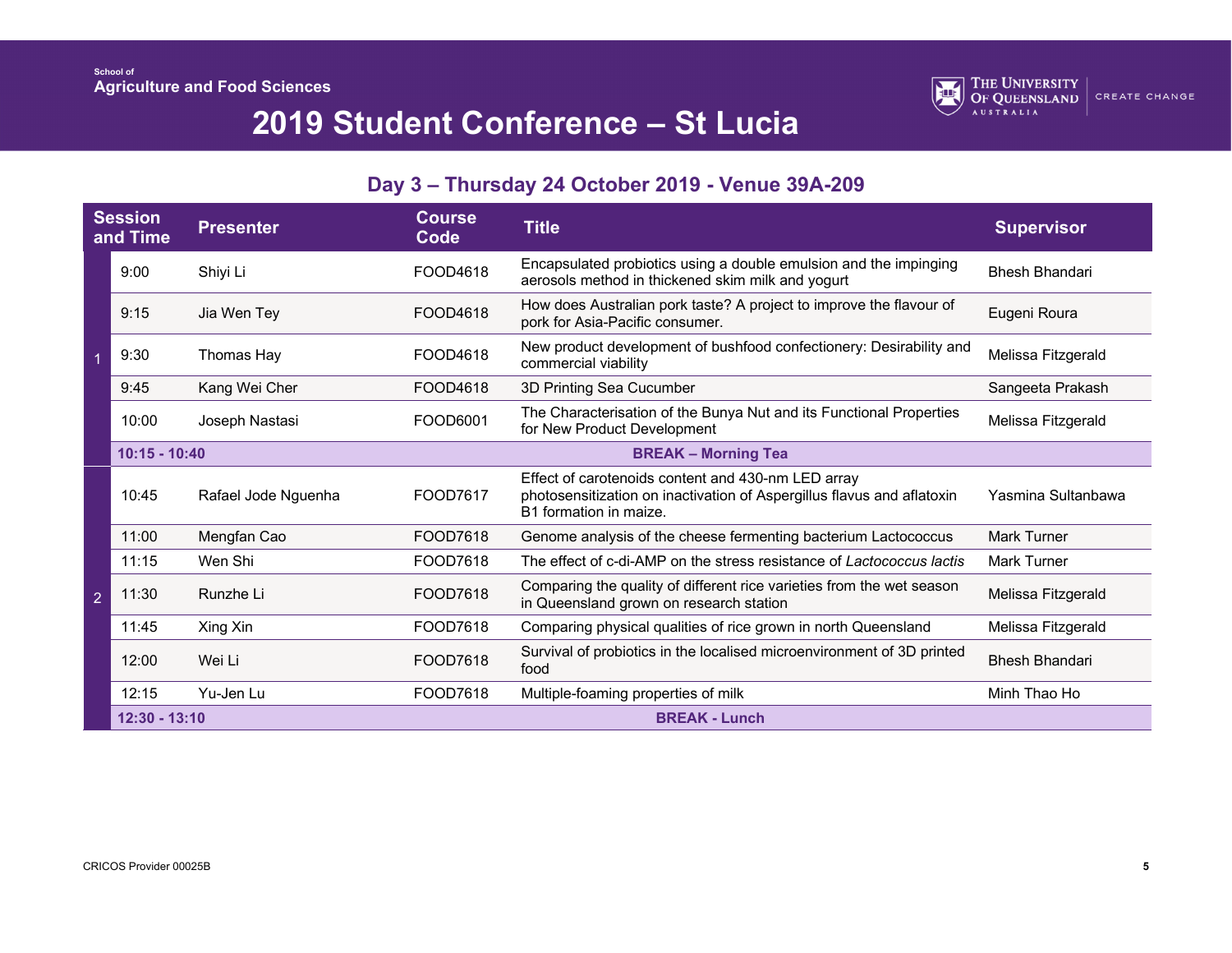

### **Day 3 – Thursday 24 October 2019 - Venue 39A-209**

|   | <b>Session</b><br>Time | <b>Presenter</b>    | <b>Course</b><br>Code | <b>Title</b>                                                                                    | <b>Supervisor</b>    |
|---|------------------------|---------------------|-----------------------|-------------------------------------------------------------------------------------------------|----------------------|
|   | 13:15                  | Jiadi Zhao          | FOOD7618              | Acid gelation of camel milk                                                                     | Minh Thao Ho         |
|   | 13:30                  | Jinlei Zhu          | FOOD7618              | Effect of heat and pH-treatment conditions on properties of<br>rehydrated whey protein powder   | Minh Thao Ho         |
| 3 | 13:45                  | <b>Ruiliang Fan</b> | FOOD7618              | Defining the Texture of the food by 'softness' and 'stickness' and<br><b>Industrial Methods</b> | Sangeeta Prakash     |
|   | 14:00                  | Kirti Mittal        | FOOD7618              | 3D Printing of Broccoli and Pumpkin Seed                                                        | Sangeeta Prakash     |
|   | 14:15                  | Yuanyuan Xie        | FOOD7618              | 3D printing of French fries from potato and tapioca starch                                      | Sangeeta Prakash     |
|   | 14:30                  | Yixiao Wu           | FOOD7617              | The development of Nannochloropsis sp. in food area                                             | Peer Schenk          |
|   | 14:45                  | Shanmugam Alagappan | FOOD7618              | Interaction of Polyphenols with Soluble Dietary fibres                                          | <b>Sushil Dhital</b> |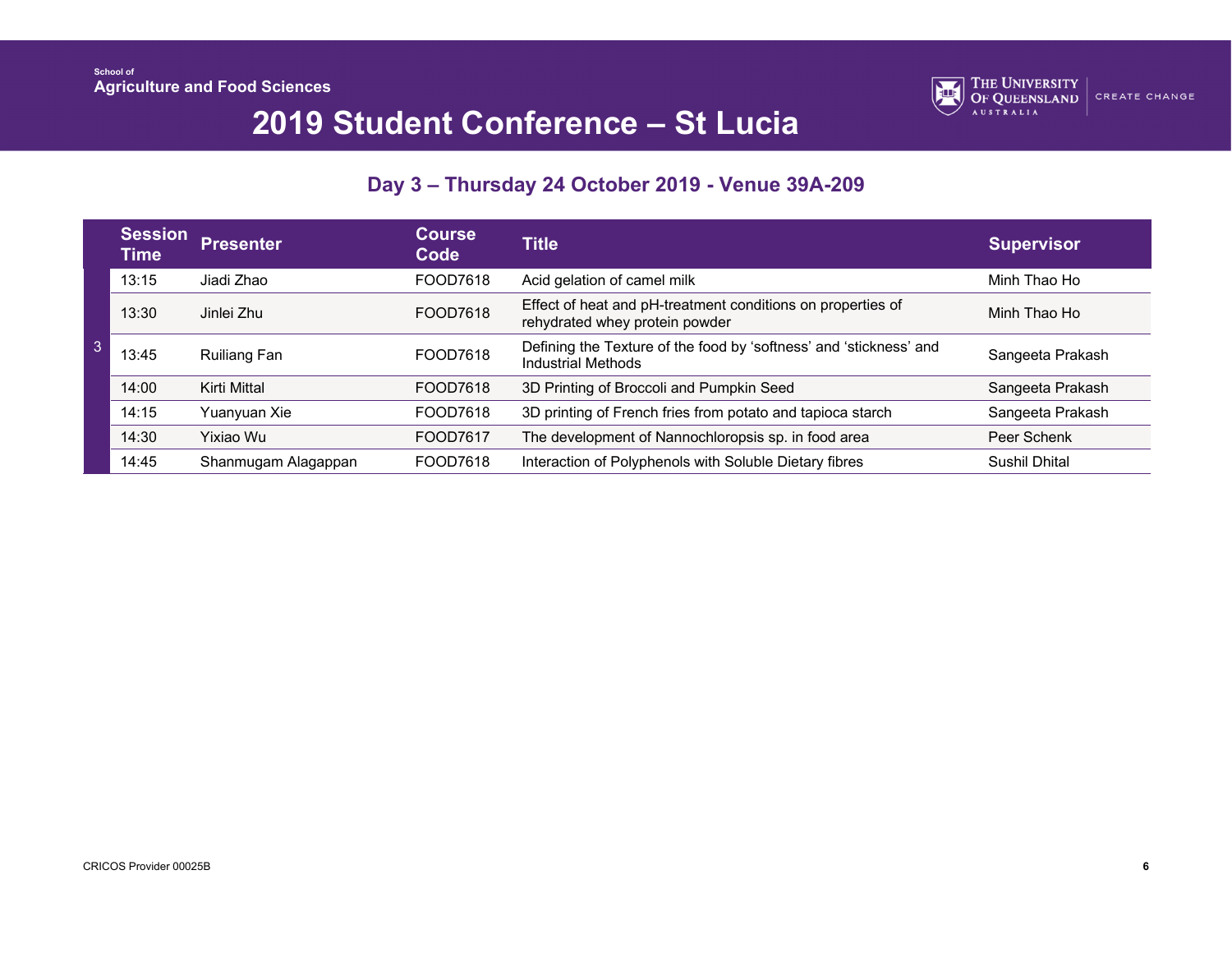

### **Day 4 – Friday 25 October 2019 - Venue 39A-209**

|                | <b>Session</b><br>and Time | <b>Presenter</b>     | <b>Course</b><br>Code | <b>Title</b>                                                                                                                                      | <b>Supervisor</b>     |
|----------------|----------------------------|----------------------|-----------------------|---------------------------------------------------------------------------------------------------------------------------------------------------|-----------------------|
|                | 9:00                       | Julie Sosso          | AGRC6001              | Prevalence of endophytes in macadamia plants in Australian<br>nurseries                                                                           | Olufemi Akinsanmi     |
|                | 9:15                       | Celina Lim           | AGRC6001              | Effects of nitrogen fertiliser on growth and nodulation of Millettia<br>pinnata                                                                   | <b>Brett Ferguson</b> |
|                | 9:30                       | Alexandria Mattinson | AGRC6001              | Induction of Novel CLE peptide Hormones in Response to Pathogen<br>Infection of P. vulgaris                                                       | <b>Brett Ferguson</b> |
|                | 9:45                       | . Arzoo              | AGRC7618              | Identification, genetic characterization and phylogenetic analysis of<br>CLE peptides in algae, mosses and chickpea using bioinformatics<br>tools | <b>Brett Ferguson</b> |
|                | 10:00                      | <b>Zhouyang Su</b>   | <b>AGRC7618</b>       | Relationship between Fusarium crown rot resistance and drought<br>tolerance at gene levels in wheat and barley                                    | Chunji Liu            |
|                | 10:15                      | Yiyang Xiao          | AGRC7618              | Impact of Rootstock on early growth in macademia                                                                                                  | Craig Hardner         |
|                | 10:30                      | Yang Ang             | <b>AGRC7618</b>       | Assessing pathogenicity of Fusarium oxysporum on watermelon                                                                                       | Elizabeth Aitken      |
|                | $10:45 - 11:10$            |                      |                       | <b>BREAK - Morning Tea</b>                                                                                                                        |                       |
|                | 11:15                      | Shubhdeep Kaur       | AGRC7618              | Analysis of SIX gene expression of endophytic Fusarium oxysporum                                                                                  | Elizabeth Aitken      |
|                | 11:30                      | Zhendong Liu         | <b>AGRC7618</b>       | Characterization of a series of endophytic Fusarium species on<br>Banana plants                                                                   | Elizabeth Aitken      |
|                | 11:45                      | Xiangyu Ni           | <b>AGRC7618</b>       | The role of SIX7 gene in Fusarium oxysporum f.sp. cubense<br>subtropical race 4 for virulence towards Cavendish banana                            | Elizabeth Aitken      |
| $\overline{2}$ | 12:00                      | Yongshen Wu          | <b>AGRC7618</b>       | Impact of low and high temperature on the physiological<br>characteristics and yield of rice under aerobic conditions                             | Jaquie Mitchell       |
|                | 12:15                      | Xiaolu Zhang         | <b>AGRC7618</b>       | Root angle and early vigour in rice plants under aerobic conditions                                                                               | Jaquie Mitchell       |
|                | 12:30                      | Orita Faleatua       | <b>AGRC7617</b>       | Genotypic variation and relationships among morphological traits<br>contributing to maintenance of rice yield exposed to abiotic stress           | Jaquie Mitchell       |
|                | 12:45                      | Rui Yan              | <b>AGRC7617</b>       | Physiological mechanisms contributing to low-temperature tolerance<br>under aerobic conditions                                                    | Jaquie Mitchell       |